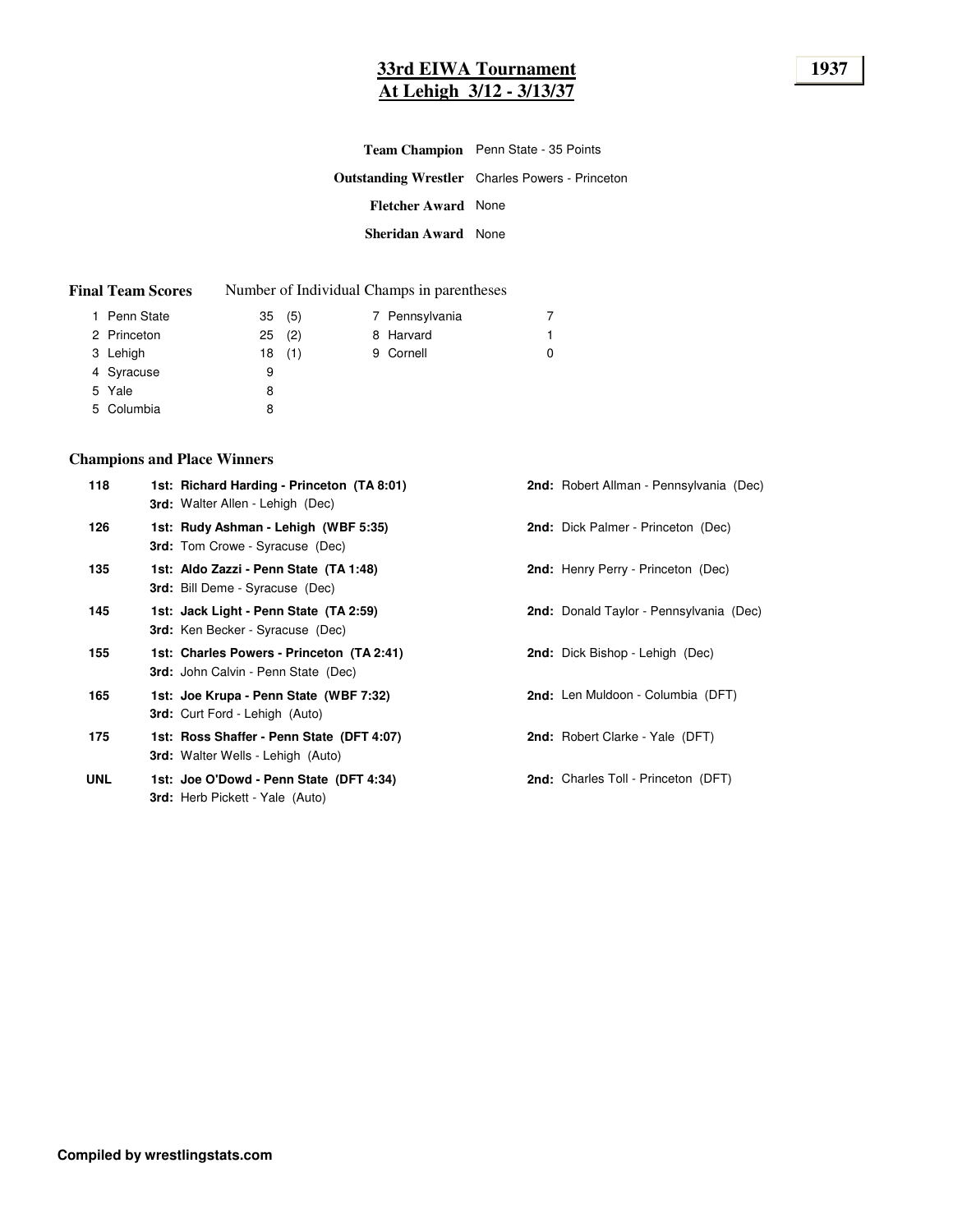# **3/12/1937 and 3/13/1937 at Lehigh 1937 EIWA Championship Page 1 of 8**

#### **118 Weight Class**

| Morton Ward TA 2:07 |                                                                                 |                                                                                 |
|---------------------|---------------------------------------------------------------------------------|---------------------------------------------------------------------------------|
|                     | Morton Ward TA 2:27                                                             |                                                                                 |
| Len Mallon          |                                                                                 |                                                                                 |
|                     |                                                                                 | Richard Harding TA 8:43                                                         |
|                     |                                                                                 |                                                                                 |
|                     |                                                                                 |                                                                                 |
|                     |                                                                                 |                                                                                 |
|                     |                                                                                 |                                                                                 |
|                     |                                                                                 | <b>Richard Harding TA 8:01</b>                                                  |
|                     |                                                                                 |                                                                                 |
|                     | Robert Allman Fall 2:30                                                         |                                                                                 |
| Harvey Ross         |                                                                                 |                                                                                 |
|                     |                                                                                 | Robert Allman TA 2:16                                                           |
| Ed Oberman          |                                                                                 |                                                                                 |
|                     |                                                                                 |                                                                                 |
|                     |                                                                                 |                                                                                 |
|                     |                                                                                 |                                                                                 |
|                     |                                                                                 |                                                                                 |
|                     | Abe Rosenburg<br><b>Richard Harding</b><br>Robert Allman<br><b>Walter Allen</b> | Richard Harding Fall 6:00<br>Walter Allen Fall 5:25<br><b>Consolation Bouts</b> |

#### **Second Place**

WRB Second Morton Ward, Cornell defeated Abe Rosenburg, Syracuse - Dec Final Second Robert Allman, Pennsylvania defeated Morton Ward, Cornell - Dec

#### **Third Place**

| <b>WRB Third</b>   | Walter Allen, Lehigh defeated Harvey Ross, Harvard - Dec |
|--------------------|----------------------------------------------------------|
| <b>Final Third</b> | Walter Allen, Lehigh defeated Morton Ward, Cornell - Dec |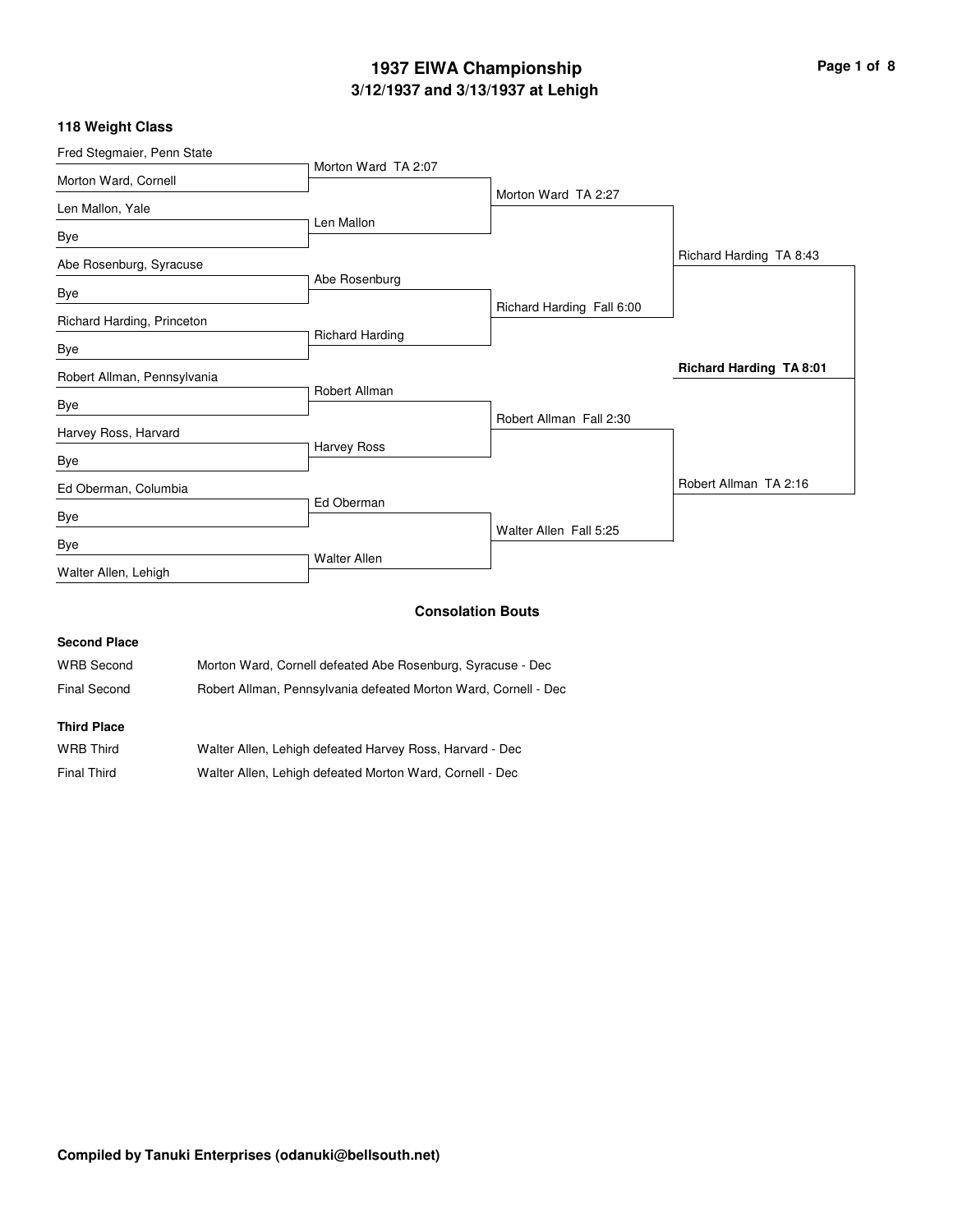# **3/12/1937 and 3/13/1937 at Lehigh 1937 EIWA Championship Page 2 of 8**

### **126 Weight Class**

|             | Tom Crowe TA 8:10                                                                                                            |                       |
|-------------|------------------------------------------------------------------------------------------------------------------------------|-----------------------|
|             |                                                                                                                              |                       |
|             |                                                                                                                              |                       |
|             |                                                                                                                              | Rudy Ashman Fall 3:43 |
|             |                                                                                                                              |                       |
|             | Rudy Ashman TA 5:05                                                                                                          |                       |
| Rudy Ashman |                                                                                                                              |                       |
|             |                                                                                                                              | Rudy Ashman Fall 5:35 |
|             |                                                                                                                              |                       |
|             | Charles Mosher TA 4:00                                                                                                       |                       |
|             |                                                                                                                              |                       |
|             |                                                                                                                              |                       |
|             |                                                                                                                              | Dick Palmer RD OT     |
|             |                                                                                                                              |                       |
|             |                                                                                                                              |                       |
|             |                                                                                                                              |                       |
|             | Tom Crowe Fall 3:15<br>Louis Ach<br>John Craighead<br><b>Charles Mosher</b><br>MacKnight Kinne<br>Matt Danahy<br>Dick Palmer | Dick Palmer TA 2:12   |

#### **Consolation Bouts**

### **Second Place**

| <b>WRB Second</b> | Tom Crowe, Syracuse defeated John Craighead, Penn State - Fall 4:32 |
|-------------------|---------------------------------------------------------------------|
| Final Second      | Dick Palmer, Princeton defeated Tom Crowe, Syracuse - Dec           |

### **Third Place**

| WRB Third   | Charles Mosher, Cornell defeated Matt Danahy, Columbia - Dec |
|-------------|--------------------------------------------------------------|
| Final Third | Tom Crowe, Syracuse defeated Charles Mosher, Cornell - Dec   |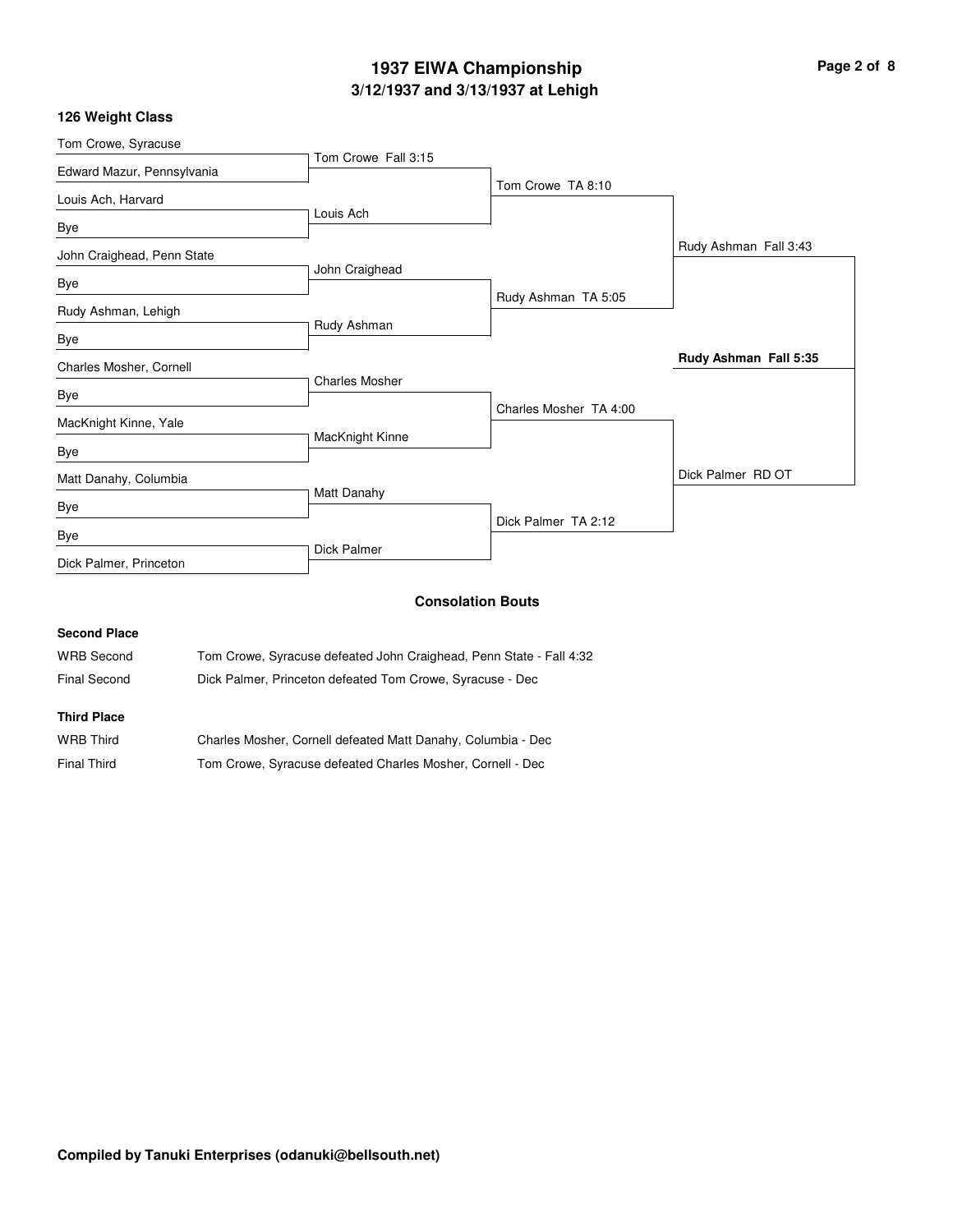# **3/12/1937 and 3/13/1937 at Lehigh 1937 EIWA Championship Page 3 of 8**

#### **135 Weight Class**

| Waldo Bird, Yale              |                               |                       |                       |
|-------------------------------|-------------------------------|-----------------------|-----------------------|
|                               | Richard Lindenfelser DFT 0:20 |                       |                       |
| Richard Lindenfelser, Harvard |                               | James Frost Fall 3:26 |                       |
| James Frost, Columbia         |                               |                       |                       |
| Bye                           | James Frost                   |                       |                       |
| Paul Hartzsch, Cornell        |                               |                       | Aldo Zazzi Fall 2:10  |
| Bye                           | Paul Hartzsch                 |                       |                       |
| Aldo Zazzi, Penn State        |                               | Aldo Zazzi TA 7:58    |                       |
| Bye                           | Aldo Zazzi                    |                       |                       |
| Bill McKee, Pennsylvania      |                               |                       | Aldo Zazzi TA 1:48    |
| Bye                           | <b>Bill McKee</b>             |                       |                       |
|                               |                               | Henry Perry Fall 1:00 |                       |
| Henry Perry, Princeton        |                               |                       |                       |
| Bye                           | <b>Henry Perry</b>            |                       |                       |
| Walt Wolcott, Lehigh          |                               |                       | Henry Perry Fall 2:59 |
| Bye                           | Walt Wolcott                  |                       |                       |
| Bye                           |                               | Bill Deme Fall 2:34   |                       |
| Bill Deme, Syracuse           | <b>Bill Deme</b>              |                       |                       |
|                               |                               | Canaalatian Dauta     |                       |

#### **Consolation Bouts**

# **Second Place** WRB Second Paul Hartzsch, Cornell defeated James Frost, Columbia - Dec Final Second Henry Perry, Princeton defeated Paul Hartzsch, Cornell - Dec **Third Place**

| <b>WRB Third</b> | Bill Deme, Syracuse defeated Bill McKee, Pennsylvania - Dec |
|------------------|-------------------------------------------------------------|
| Final Third      | Bill Deme, Syracuse defeated Paul Hartzsch, Cornell - Dec   |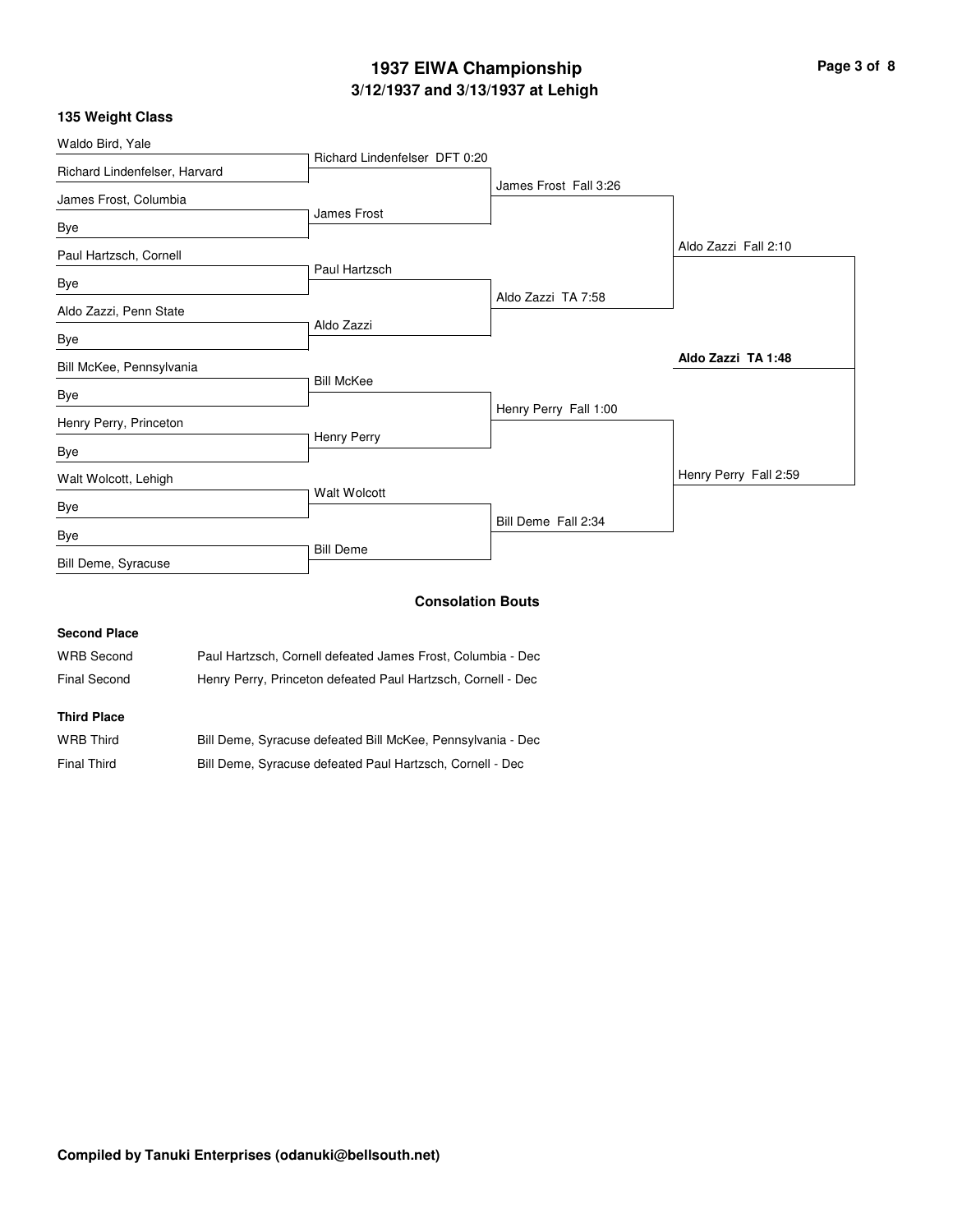# **3/12/1937 and 3/13/1937 at Lehigh 1937 EIWA Championship Page 4 of 8**

#### **145 Weight Class**

| Fred Capers, Princeton      |                      |                          |                       |
|-----------------------------|----------------------|--------------------------|-----------------------|
|                             | Gus Hagerman TA 4:54 |                          |                       |
| Gus Hagerman, Lehigh        |                      | Donald Taylor TA 1:12    |                       |
| Donald Taylor, Pennsylvania |                      |                          |                       |
| Bye                         | Donald Taylor        |                          |                       |
| Brooks Cavin, Harvard       |                      |                          | Donald Taylor TA 1:44 |
| Bye                         | <b>Brooks Cavin</b>  |                          |                       |
|                             |                      | Ken Elms Fall 14:52      |                       |
| Ken Elms, Columbia          |                      |                          |                       |
| Bye                         | Ken Elms             |                          |                       |
| Morgan Walker, Yale         |                      |                          | Jack Light TA 2:59    |
| Bye                         | Morgan Walker        |                          |                       |
| Jack Light, Penn State      |                      | Jack Light Fall 8:55     |                       |
|                             | Jack Light           |                          |                       |
| Bye                         |                      |                          |                       |
| Gerald Oaks, Cornell        |                      |                          | Jack Light TA 5:00    |
| Bye                         | <b>Gerald Oaks</b>   |                          |                       |
|                             |                      | Ken Becker Fall 1:49     |                       |
| Bye                         | Ken Becker           |                          |                       |
| Ken Becker, Syracuse        |                      |                          |                       |
|                             |                      | <b>Consolation Bouts</b> |                       |

# **Second Place** WRB Second Ken Becker, Syracuse defeated Morgan Walker, Yale - Fall 3:59 Final Second Donald Taylor, Pennsylvania defeated Ken Becker, Syracuse - Dec **Third Place**

| <b>WRB Third</b>   | Gus Hagerman, Lehigh defeated Ken Elms, Columbia - Dec          |
|--------------------|-----------------------------------------------------------------|
| <b>Final Third</b> | George Becker, Pennsylvania defeated Gus Hagerman, Lehigh - Dec |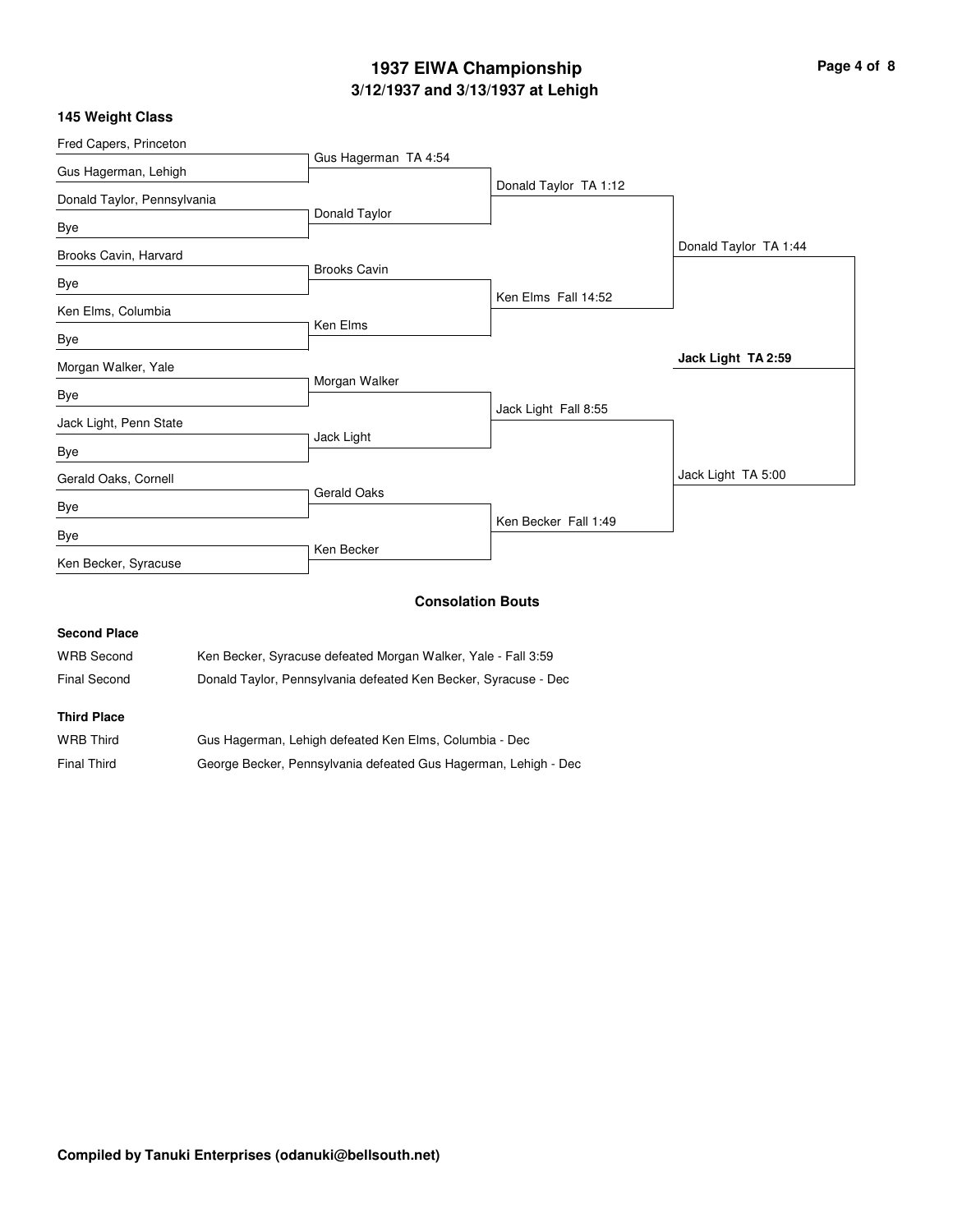# **3/12/1937 and 3/13/1937 at Lehigh 1937 EIWA Championship Page 5 of 8**

### **155 Weight Class**

| Joe Green, Columbia       |                       |                          |                               |
|---------------------------|-----------------------|--------------------------|-------------------------------|
| John Calvin, Penn State   | John Calvin TA 5:34   |                          |                               |
|                           |                       | John Calvin DFT 0:35     |                               |
| James Shattuck, Yale      | <b>James Shattuck</b> |                          |                               |
| Bye                       |                       |                          |                               |
| Roy Gertmenian, Syracuse  |                       |                          | Dick Bishop Fall 2:05         |
|                           | Roy Gertmenian        |                          |                               |
| Bye                       |                       | Dick Bishop Fall 2:18    |                               |
| Dick Bishop, Lehigh       |                       |                          |                               |
| Bye                       | Dick Bishop           |                          |                               |
| Fred Reimers, Cornell     |                       |                          | <b>Charles Powers TA 2:41</b> |
|                           | <b>Fred Reimers</b>   |                          |                               |
| Bye                       |                       | Lorrin Woodman TA 7:05   |                               |
| Lorrin Woodman, Harvard   |                       |                          |                               |
| Bye                       | Lorrin Woodman        |                          |                               |
| Leroy Scott, Pennsylvania |                       |                          | Charles Powers TA 4:53        |
|                           | Leroy Scott           |                          |                               |
| Bye                       |                       | Charles Powers Fall 7:42 |                               |
| Bye                       |                       |                          |                               |
| Charles Powers, Princeton | <b>Charles Powers</b> |                          |                               |
|                           |                       |                          |                               |

### **Consolation Bouts**

#### **Second Place**

| Final Second      | Dick Bishop, Lehigh defeated Lorrin Woodman, Harvard - Dec       |
|-------------------|------------------------------------------------------------------|
| <b>WRB Second</b> | Lorrin Woodman, Harvard defeated Leroy Scott, Pennsylvania - Dec |

### **Third Place**

| WRB Third   | John Calvin, Penn State defeated Roy Gertmenian, Syracuse - Dec |
|-------------|-----------------------------------------------------------------|
| Final Third | John Calvin, Penn State defeated Lorrin Woodman, Harvard - Dec  |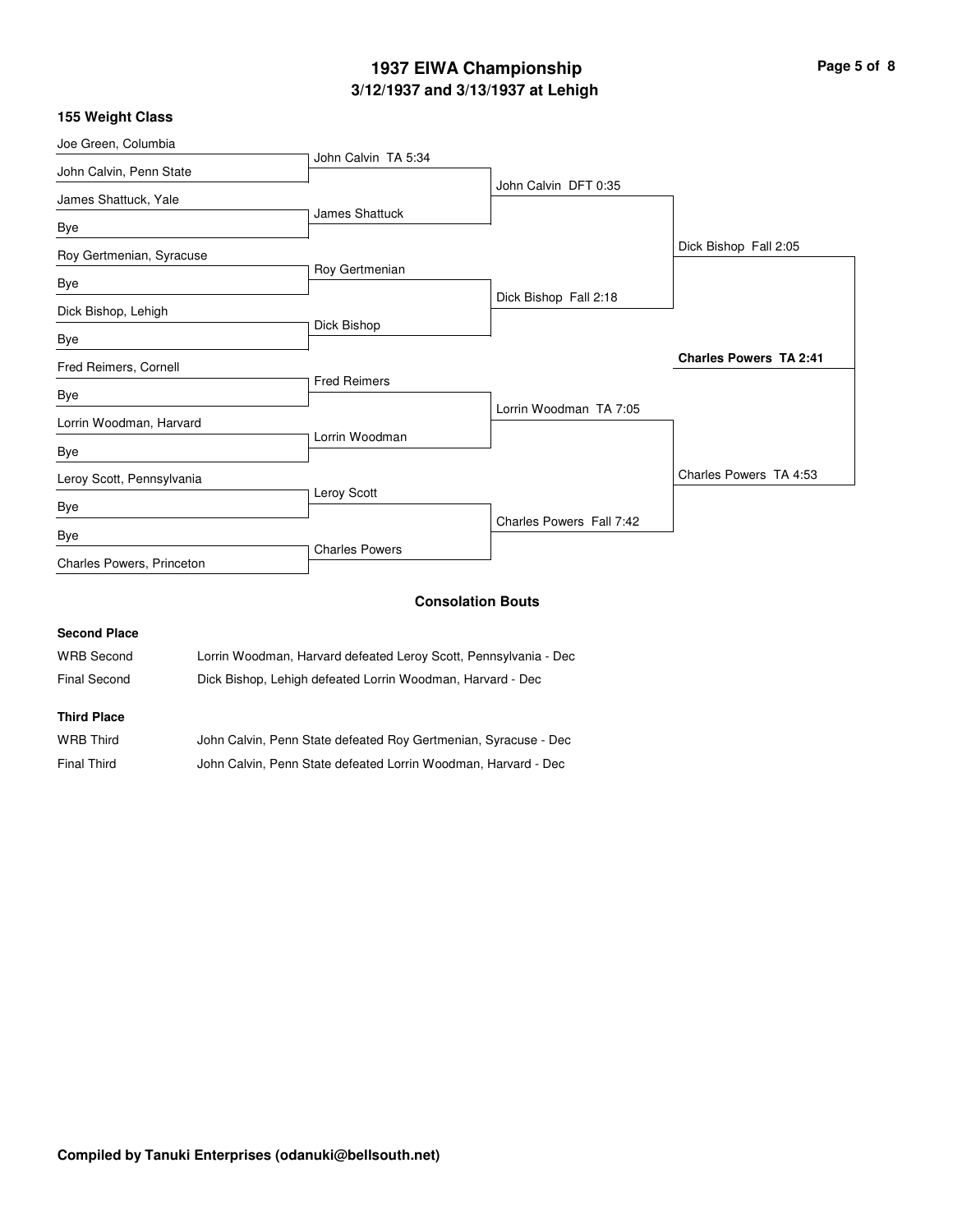# **3/12/1937 and 3/13/1937 at Lehigh 1937 EIWA Championship Page 6 of 8**

| 165 Weight Class         |                                                                                                                                                                                                                                                                                                  |                          |                     |
|--------------------------|--------------------------------------------------------------------------------------------------------------------------------------------------------------------------------------------------------------------------------------------------------------------------------------------------|--------------------------|---------------------|
| Harry Smith, Cornell     |                                                                                                                                                                                                                                                                                                  |                          |                     |
| Harry Crist, Syracuse    | Harry Crist Fall 4:17                                                                                                                                                                                                                                                                            |                          |                     |
| Curt Ford, Lehigh        |                                                                                                                                                                                                                                                                                                  | Curt Ford Fall 3:17      |                     |
| Bye                      | <b>Curt Ford</b>                                                                                                                                                                                                                                                                                 |                          |                     |
| George Woodland, Yale    |                                                                                                                                                                                                                                                                                                  |                          | Curt Ford TA 1:37   |
|                          | George Woodland                                                                                                                                                                                                                                                                                  |                          |                     |
| Bye                      |                                                                                                                                                                                                                                                                                                  | Morris Emory Fall 9:56   |                     |
| Morris Emory, Princeton  | Morris Emory                                                                                                                                                                                                                                                                                     |                          |                     |
| Bye                      |                                                                                                                                                                                                                                                                                                  |                          | Joe Krupa Fall 7:32 |
| Len Muldoon, Columbia    | Len Muldoon                                                                                                                                                                                                                                                                                      |                          |                     |
| <b>Bye</b>               |                                                                                                                                                                                                                                                                                                  |                          |                     |
| William Gosline, Harvard |                                                                                                                                                                                                                                                                                                  | Len Muldoon Fall 4:01    |                     |
| Bye                      | <b>William Gosline</b>                                                                                                                                                                                                                                                                           |                          |                     |
| Bill Hill, Pennsylvania  |                                                                                                                                                                                                                                                                                                  |                          | Joe Krupa TA 6:15   |
| Bye                      | <b>Bill Hill</b>                                                                                                                                                                                                                                                                                 |                          |                     |
|                          |                                                                                                                                                                                                                                                                                                  | Joe Krupa Fall 4:47      |                     |
| Bye                      | Joe Krupa                                                                                                                                                                                                                                                                                        |                          |                     |
| Joe Krupa, Penn State    |                                                                                                                                                                                                                                                                                                  |                          |                     |
|                          |                                                                                                                                                                                                                                                                                                  | <b>Consolation Bouts</b> |                     |
| <b>Second Place</b>      |                                                                                                                                                                                                                                                                                                  |                          |                     |
| $\cdots$                 | $\mathbf{r}$ and $\mathbf{r}$ and $\mathbf{r}$ and $\mathbf{r}$ and $\mathbf{r}$ and $\mathbf{r}$ and $\mathbf{r}$ and $\mathbf{r}$ and $\mathbf{r}$ and $\mathbf{r}$ and $\mathbf{r}$ and $\mathbf{r}$ and $\mathbf{r}$ and $\mathbf{r}$ and $\mathbf{r}$ and $\mathbf{r}$ and $\mathbf{r}$ and | $  -$                    |                     |

WRB Second Len Muldoon, Columbia defeated Bill Hill, Pennsylvania - Fall 1:58 Final Second Len Muldoon, Columbia defeated Curt Ford, Lehigh - DFT

**Third Place**

Final Third Curt Ford, Lehigh automatic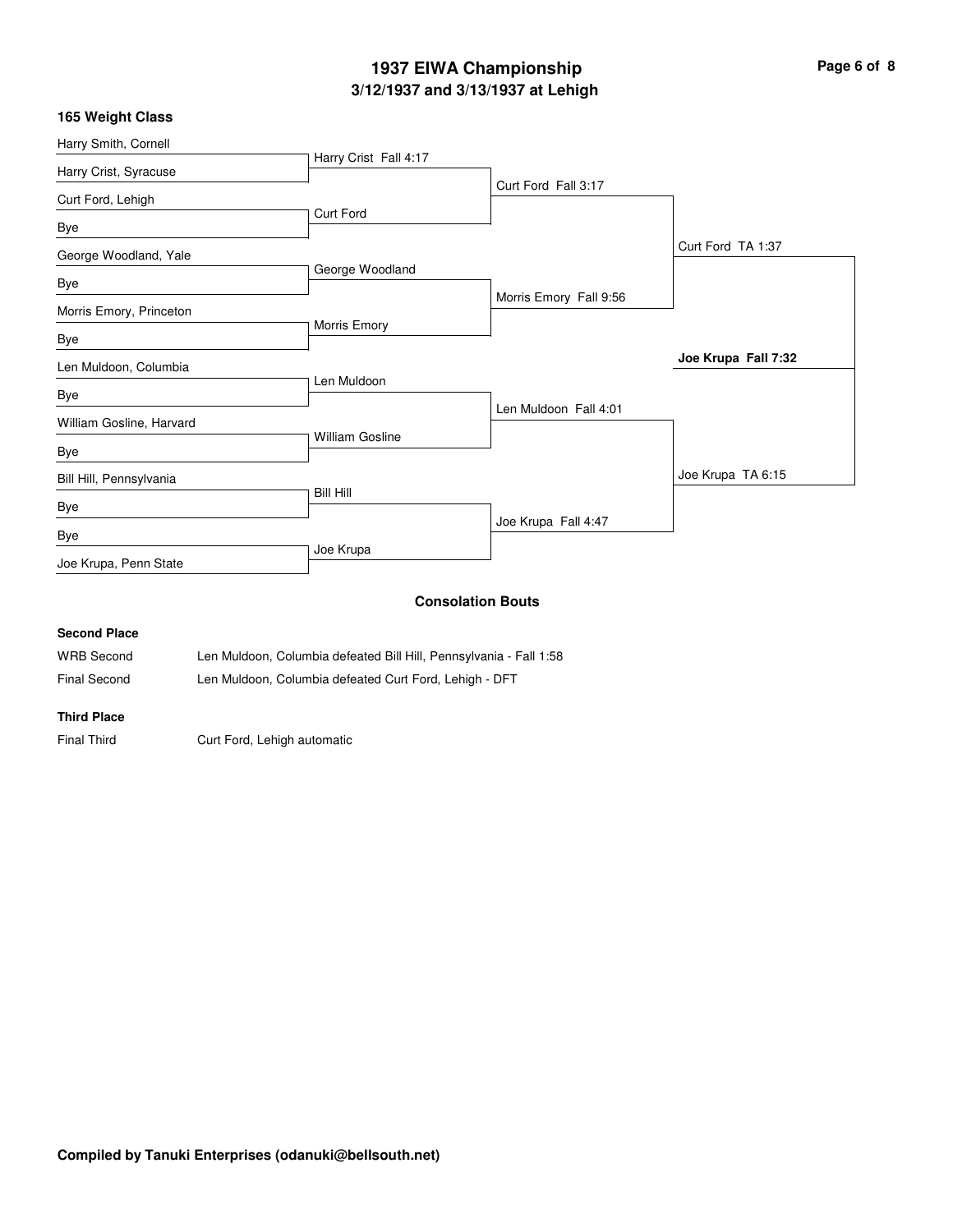# **3/12/1937 and 3/13/1937 at Lehigh 1937 EIWA Championship Page 7 of 8**

|  |  |  |  | 175 Weight Class |
|--|--|--|--|------------------|
|--|--|--|--|------------------|

| John Lutz, Pennsylvania  |                       |                          |                              |
|--------------------------|-----------------------|--------------------------|------------------------------|
| Robert Clarke, Yale      | Robert Clarke TA 4:45 |                          |                              |
|                          |                       | Robert Clarke Fall 8:05  |                              |
| Jack Seigle, Cornell     | Jack Seigle           |                          |                              |
| Bye                      |                       |                          |                              |
| Harry Kinsella, Columbia |                       |                          | Ross Shaffer Fall 6:48       |
| Bye                      | Harry Kinsella        |                          |                              |
|                          |                       | Ross Shaffer Fall 1:37   |                              |
| Ross Shaffer, Penn State | Ross Shaffer          |                          |                              |
| Bye                      |                       |                          |                              |
| Joe Gifford, Princeton   |                       |                          | <b>Ross Shaffer DFT 4:07</b> |
|                          | Joe Gifford           |                          |                              |
| Bye                      |                       | Walter Wells TA 2:08     |                              |
| Walter Wells, Lehigh     |                       |                          |                              |
| Bye                      | <b>Walter Wells</b>   |                          |                              |
| Howard Peters, Syracuse  |                       |                          | Walter Wells Fall 2:39       |
|                          | <b>Howard Peters</b>  |                          |                              |
| Bye                      |                       | John Harkness TA 9:30    |                              |
| Bye                      |                       |                          |                              |
| John Harkness, Harvard   | John Harkness         |                          |                              |
|                          |                       | <b>Consolation Bouts</b> |                              |

#### **Consolation Bouts**

### **Second Place**

| <b>WRB Second</b> | Robert Clarke, Yale defeated Harry Kinsella, Columbia - Dec |
|-------------------|-------------------------------------------------------------|
| Final Second      | Robert Clarke, Yale defeated Walter Wells, Lehigh - DFT     |

#### **Third Place**

Final Third Walter Wells, Lehigh automatic